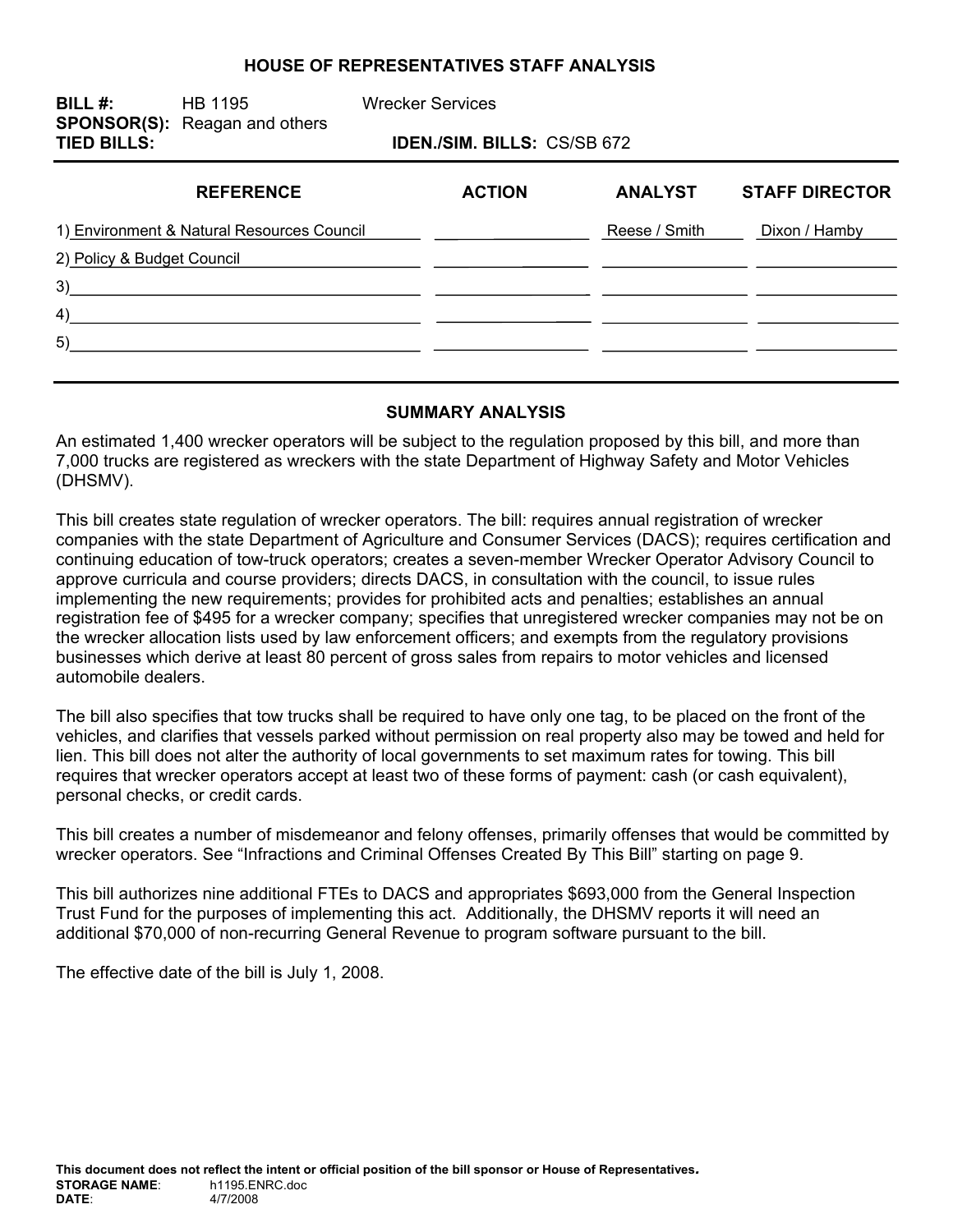## **FULL ANALYSIS**

# **I. SUBSTANTIVE ANALYSIS**

## A. HOUSE PRINCIPLES ANALYSIS:

**Provide limited government:** HB 1195 authorizes the creation of the Wrecker Operator Advisory Council within DACS to assist the agency with the technical aspects of regulating the towing industry. The Council also is charged with approving curricula for certification and continuing education programs, and determining if out-of-state wrecker certification courses are substantially equivalent to Florida courses. Also, DACS is given 9 FTEs and additional rulemaking authority to implement the bill's provisions.

**Ensure lower taxes:** HB 1195 creates a \$495 annual registration fee for most wrecker companies in the state of Florida.

**Safeguard individual liberty:** To continue operating a wrecker business, the bill requires that most wrecker companies register and that most wrecker operators undergo training and continuing education to be certified and thus continue in employment. Additionally, owners and executive managers of most wrecker companies must be fingerprinted and undergo criminal background checks.

**Promote personal responsibility:** This bill creates criminal offenses for wrongful conduct.

B. EFFECT OF PROPOSED CHANGES:

#### **Present Situation**

Currently, the primary business regulations on the wrecker industry are proper registration of vehicles, as described in chapter 320, F.S., and liability insurance coverage in s. 324.021 and s. 627.7415, F.S. In addition, many local governments require wrecker companies to obtain business tax receipts for operation of a business, pursuant to chapter 205, F.S.

The provisions of existing Florida law that relate to wrecker operations are described in the following paragraphs.

#### **Registration Requirements**

Section 320.0706, F.S., provides that a commercial truck weighing 26,001 pounds or more must display a license plate on both the front and rear of the truck. However, a truck tractor is required to display the license plate on the front of the vehicle only.

Section 320.08(5)(d) and (e), F.S., provides for registration fees for wreckers. A wrecker used to tow any unclaimed vessel; a disabled, abandoned, stolen-recovered, or impounded motor vehicle or trailer; or a replacement motor vehicle for a disabled vehicle pays a flat registration fee of \$30. A wrecker used to tow any motor vehicle, whether or not such vehicle is a disabled motor vehicle, a replacement motor vehicle, a vessel, or any other cargo, pays a registration fee that varies between \$87 and \$979, based on gross vehicle weight.

#### **FHP Wrecker Allocation System**

The Florida Highway Patrol (FHP) is authorized in s. 321.051, F.S., to operate a wrecker operator system using qualified, reputable wrecker operators for the removal and storage of wrecked or disabled vehicles from crash scenes, and for the removal and storage of abandoned vehicles. All wrecker operators are eligible for use in the system provided their equipment meets recognized safety qualifications and mechanical standards set by the FHP for the size of vehicle the equipment is designed to handle.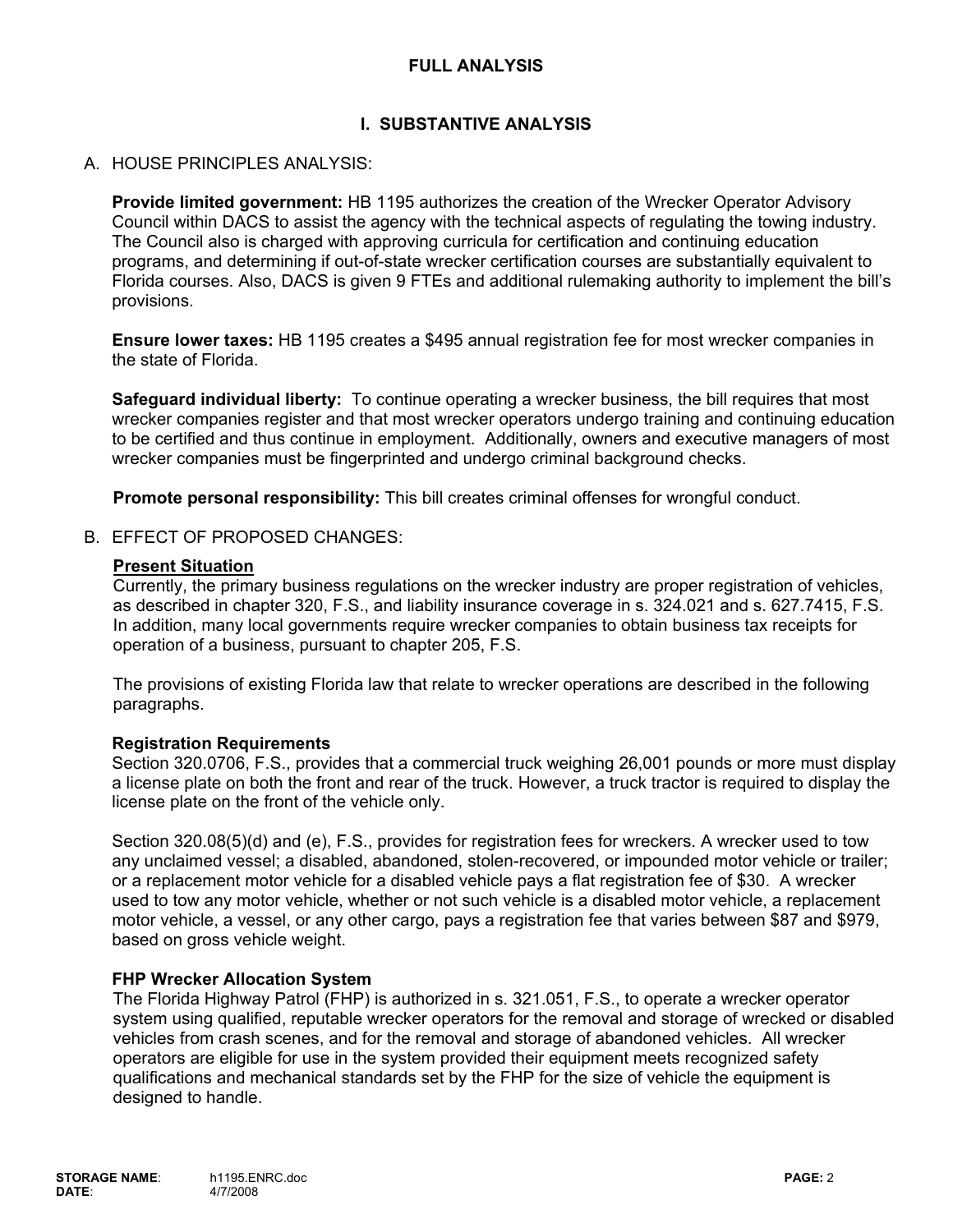FHP can set maximum rates for towing and storage of vehicles removed at its request, if the rates have not already been set by a county or municipality. A wrecker operator may pursue an appeal by writ of certiorari from the circuit court if its participation in the system is denied, suspended, or revoked.

Wrecker operators are prohibited from monitoring police radios for communications between patrol field units and the dispatcher to determine the location of a wrecked or disabled vehicle for the purpose of driving by the scene to initiate contact with the owner of the wrecked or disabled vehicle. This illegal monitoring is punishable by a civil fine of up to \$500. If the operator initiates contact before arrival of the dispatched operator, solicits towing, and tows the vehicle, or if the disabled vehicle owner or operator initiates contact, but the wrecker operator fails to disclose that he or she was not dispatched and fails to disclose all rates in writing for towing and storage, the drive-by wrecker operator commits a seconddegree misdemeanor. A wrecker operator who falsely identifies him or herself as part of the system commits a first-degree misdemeanor. The law does not prohibit any person from calling a wrecker operator directly for services, even if that operator is not authorized to participate in the system.

Local governments are also authorized to operate a similar wrecker operator dispatch system, pursuant to s. 323.002, F.S.

In addition, current law provides regulations governing the operation of storage facilities containing towed vehicles held at the request of investigating law enforcement agencies, and provides for liens against towed and stored vehicles when the owners fail to pay towing and storage costs.

### **Law Enforcement Hold on Vehicles**

Section 323.001, F.S., provides that an investigating agency may place a hold on a motor vehicle stored within a wrecker operator's storage facility for a period not to exceed five days, excluding holidays and weekends, unless extended in writing. The investigating agency must notify the wrecker operator in writing within five days as to whether the hold is to be continued. If no notification follows this period of time, the wrecker operator may release the vehicle to the designated person pursuant to s. 713.78, F.S.

The section provides that, if the hold continues beyond five days, the investigating agency may have the vehicle removed to a designated impound lot. The vehicle may not be released by the investigating agency to the owner or lien holder of the vehicle until proof of payment of the towing and storage charges incurred by the wrecker operator is presented to the investigating agency.

If the investigating agency chooses to have the vehicle remain at the wrecker operator's storage facility beyond five days, then the investigating agency is responsible for payment of the storage charges incurred for the requested extended period. The owner or lien holder is responsible for payment of accrued towing and storage charges for up to the first five days.

The section further provides that towing and storage rates for the owner or lien holder of the held vehicle may not exceed the rates for the investigating agency. If there is a judicial finding of no probable cause for having continued the immobilization or impoundment, the investigating agency ordering the hold must pay the accrued charges for any towing and storage. A vehicle may be held when any of the following conditions are present:

- The law enforcement officer has probable cause to believe the vehicle should be seized and forfeited under the Florida Contraband Forfeiture Act.
- The law enforcement officer has probable cause to believe the vehicle should be seized and forfeited under ch. 370 or 372, F.S.
- The law enforcement officer has probable cause to believe the vehicle was used as the means of committing a crime.
- The law enforcement officer has probable cause to believe the vehicle is itself evidence that tends to show a crime has been committed or the vehicle contains evidence, which cannot readily be removed, which tends to show a crime has been committed.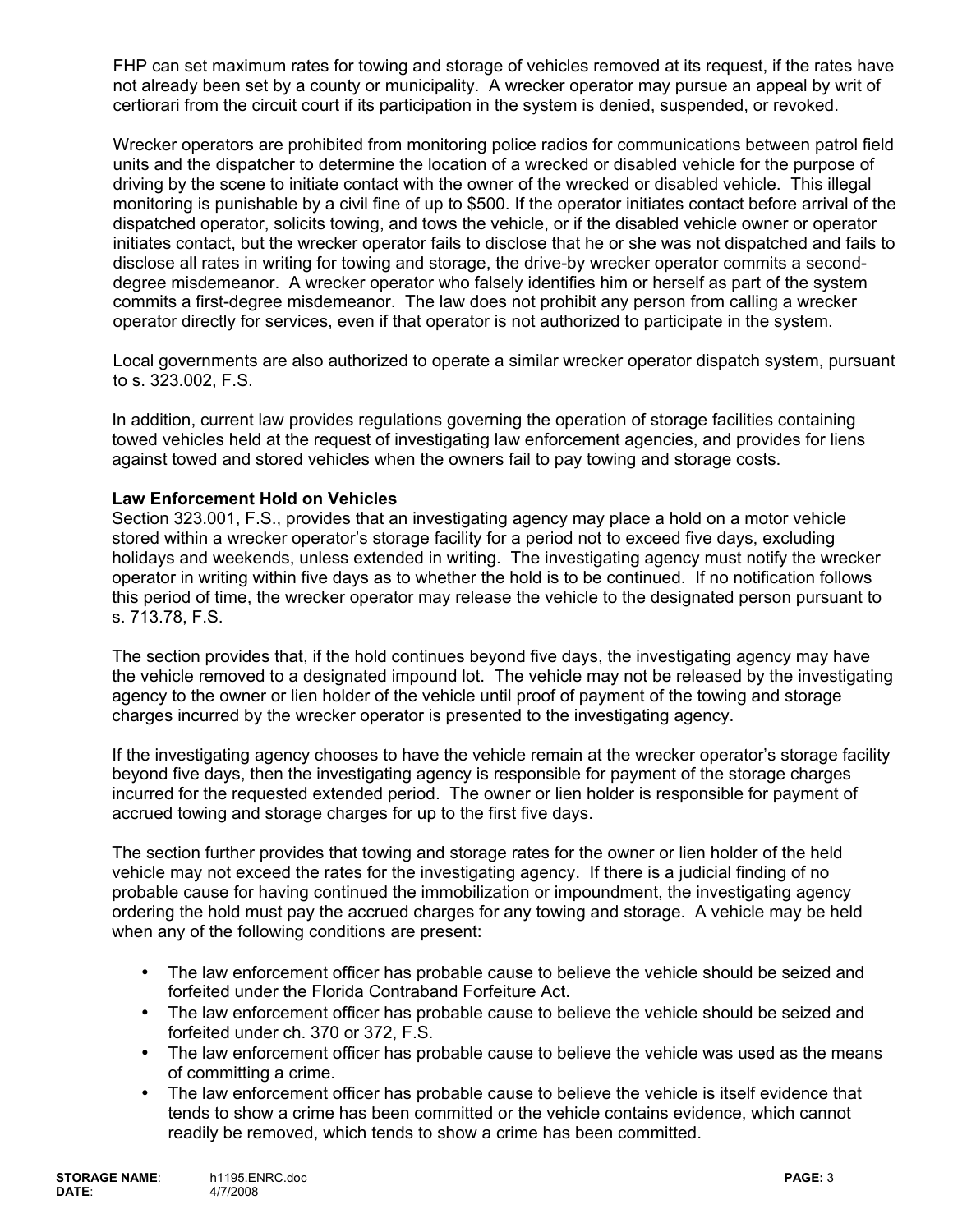- The law enforcement officer has probable cause to believe the vehicle was involved in a traffic accident resulting in death or personal injury and should be sealed for investigation and collection of evidence by a vehicular homicide investigator.
- The vehicle is impounded or immobilized pursuant to s. 316.193, F.S., or s. 322.34, F.S., (driving under the influence).
- The law enforcement officer is complying with a court order.

Finally, the section provides a wrecker operator's storage facility must comply with a hold placed by a law enforcement officer, including instructions for inside or outside storage. A wrecker operator's storage facility may not release a motor vehicle subject to a hold to any person, except as directed by the law enforcement agency placing the hold. When a vehicle owner is found guilty of, or pleads nolo contendere to, the offense that resulted in a hold being placed on his or her vehicle, regardless of the adjudication of guilt, the owner must pay the accrued towing and storage charges assessed against the vehicle.

# **Liens for Recovering Towing and Storage Fees**

Section 713.78, F.S., currently provides that when a wrecker or tow service properly tows a vehicle the service has a lien against the vehicle for payment of reasonable towing and storage fees. The owner of the vehicle may not be charged storage fees if the vehicle has been stored for less than 6 hours. When a wrecker service tows and stores a motor vehicle the service must send notice to the registered owner and all lien holders by certified mail within 7 business days after the date of storage of the vehicle. The section further provides that a person regularly engaged in towing or storing vehicles is not liable for damages connected with the towing and storage of a vehicle if such towing and storage were done with reasonable care.

The law also limits the liability of a wrecker operator when towing or storing a vehicle. The section provides that a wrecker operator is not liable for the theft of a vehicle or personal property contained in a towed or stored vehicle, providing the wrecker uses reasonable care. The wrecker operator is not liable for damages when complying with the lawful directions of a law enforcement officer to remove a vehicle which is a hazard or obstructing the normal movement of traffic. The section provides a wrecker has used reasonable care if:

- $\triangleright$  the wrecker operator surrounds the storage facility with a chain-link or solid fence at least 6 feet in height;
- $\triangleright$  the storage facility is illuminated enough to reveal persons and vehicles at a distance of 150 feet; and
- $\triangleright$  the wrecker operator employs a night watchman, security dog, or security cameras.

In addition, current law requires any law enforcement agency requesting that a motor vehicle be removed from an accident scene, street, or highway to conduct an inventory and prepare a written record of all personal property found in the vehicle before the vehicle is removed by a wrecker operator. The wrecker operator may not be held liable for the loss of personal property not identified on the inventory record prepared by the law enforcement agency.

Section 713.78 (13), F.S., provides that upon receipt by DHSMV of written notice from a wrecker operator claiming a lien for recovery, towing, or storage of an abandoned vehicle, vessel, or mobile home upon instructions from any law enforcement agency, for which a certificate of destruction has been issued, DHSMV must place the name of the registered owner of that vehicle, vessel, or mobile home on the list of those persons who may not be issued a license plate or revalidation sticker for any motor vehicle. If the vehicle, vessel, or mobile home is owned jointly by more than one person, the name of each registered owner must be placed on the list.

The section further provides the amount of the wrecker operator's lien for which the DHSMV will prevent issuance of a license plate or revalidation sticker may not exceed the amount of the charges for recovery, towing, and storage of the vehicle, vessel, or mobile home for 7 days. These charges may not exceed the maximum rates imposed by the ordinances of the respective county or municipality.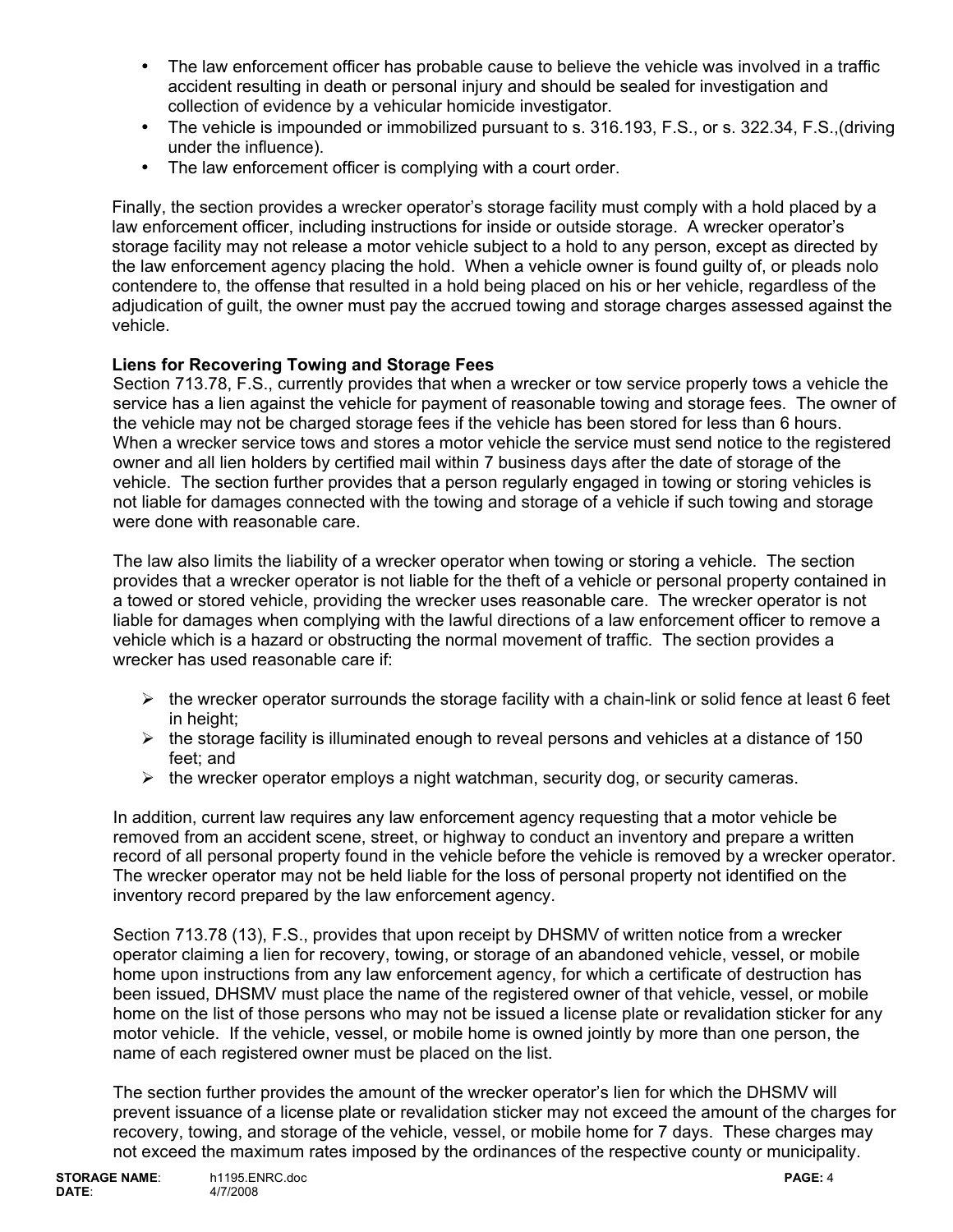The registered owner of a vehicle, vessel, or mobile home may dispute a wrecker operator's lien by notifying DHSMV of the dispute in writing, if at least one of the following applies:

- $\triangleright$  The registered owner presents a notarized bill of sale proving the vehicle, vessel, or mobile home was sold in a private or casual sale before the vehicle, vessel, or mobile home was recovered, towed, or stored.
- $\triangleright$  The registered owner presents proof that the Florida certificate of title of the vehicle, vessel, or mobile home was sold to a licensed dealer as defined in s. 319.001, F.S., before the vehicle, vessel, or mobile home was recovered, towed, or stored.

### **Towing Vehicles from Private Property**

Section 715.07, F.S., provides that the owner or lessee of real property may have any vehicle parked on such property without her or his permission to be removed by a person regularly engaged in the business of towing vehicles, without liability for the costs of removal, transportation, or storage or damages caused by such removal, transportation, or storage, if there is compliance with certain restrictions.

Except for property that is obviously a part of a single-family residence, and except for instances when notice is personally given to the owner of the vehicle, any property owner, prior to towing or removing any vehicle from private property without the consent of the owner or other legally authorized person in control of that vehicle, must post a notice meeting the following requirements.

- The notice must be prominently placed at each driveway access or curb cut allowing vehicular access to the property, within five feet from the public right-of-way line. If there are no curbs or access barriers, the signs must be posted not less than one sign for each 25 feet of lot frontage.
- The notice must clearly indicate, in not less than two-inch high, light-reflective letters on a contrasting background, that unauthorized vehicles will be towed away at the owner's expense. The words "tow-away zone" must be included on the sign in letters not less than four-inch high.
- The notice must also provide the name and current telephone number of the person or firm towing or removing the vehicles, if the property owner, lessee, or person in control of the property has a written contract with the towing company.
- The sign structure containing the required notices must be permanently installed with the words "tow-away zone" not less than three feet and not more than six feet above ground level and must be continuously maintained on the property for not less than 24 hours prior to the towing or removal of any vehicles.
- The local government may require permitting and inspection of these signs prior to any towing or removal of vehicles being authorized.
- A business with 20 or fewer parking spaces satisfies the notice requirements of this subparagraph by prominently displaying a sign stating "Reserved Parking for Customers Only Unauthorized Vehicles Will Be Towed Away At the Owner's Expense" in not less than four-inch high, light-reflective letters on a contrasting background.

The section provides that, when a person improperly causes a vehicle to be removed, such person is liable to the owner or lessee of the vehicle for the cost of removal, transportation, and storage; any damages resulting from the removal, transportation, or storage of the vehicle; attorney's fees; and court costs.

#### **Effect of Proposed Changes**

HB 1195 creates chapter 508, F.S. – Wrecker Services, which is section 1 of the bill. It creates a comprehensive structure for the registration of wrecker companies, the certification and continuing education for the persons who drive the tow trucks (wrecker operators), and establishes penalties. These regulatory responsibilities are assigned to DACS, assisted by a new seven-member Wrecker Operator Advisory Council.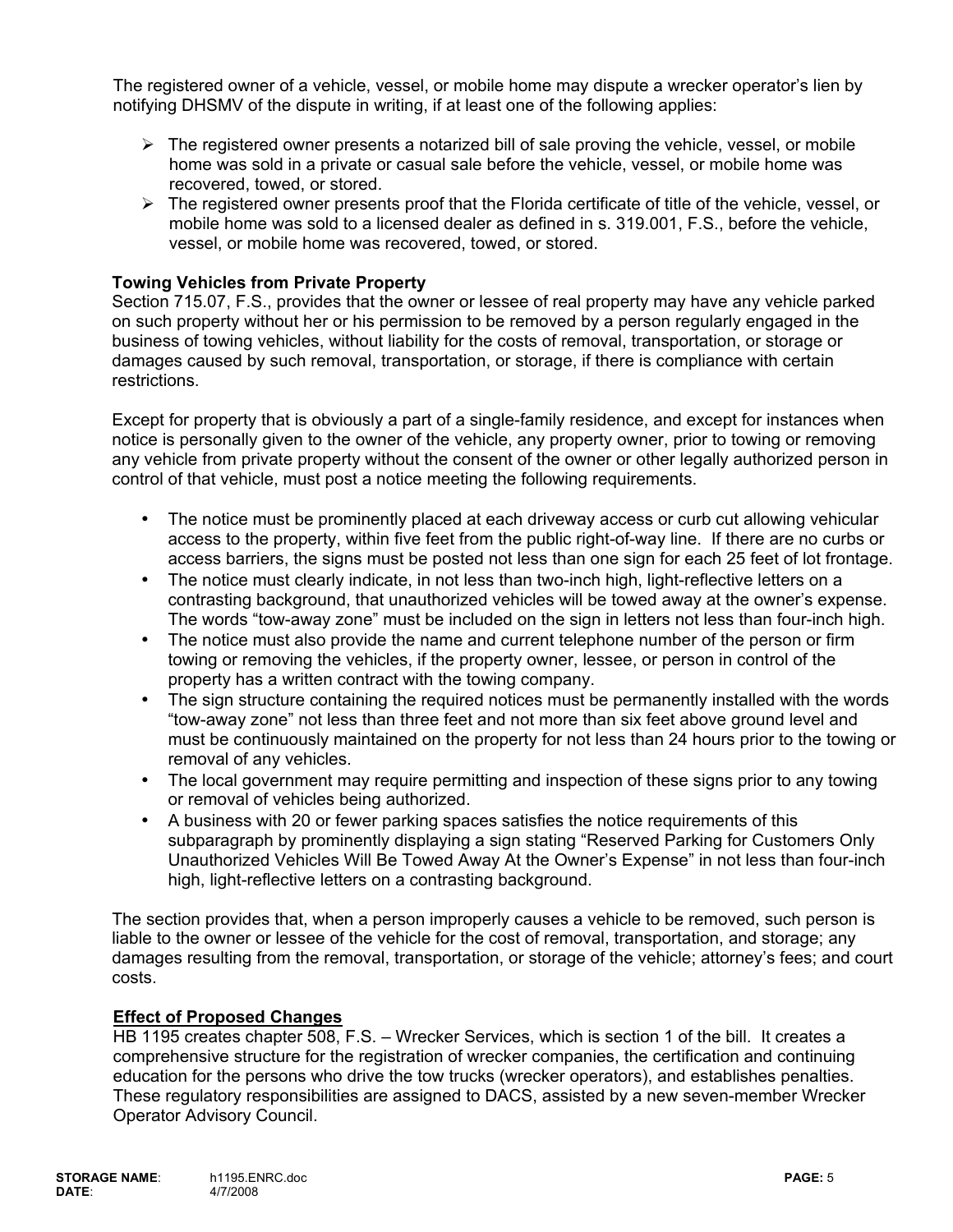The bill provides, with some exceptions, that all wrecker companies must be registered in Florida. Annual registration is a prerequisite for obtaining a local business tax receipt and for participating in the wrecker allocation call programs. Exempt from these requirements are persons regularly engaged in the business of transporting mobile homes; motor vehicle repair shops deriving 80 percent of their business from repairs; franchised motor vehicle dealers; recovery or repossession agents; and any person performing wrecker services on behalf of a religious organization that holds a current exemption from federal taxation, or that is not required to apply for recognition of its exemption under the Internal Revenue Code.

# **Role of the Wrecker Operator Advisory Council**

The bill creates a Wrecker Operator Advisory Council (Council) within DACS. The Council consists of seven members appointed by the Commissioner of Agriculture and who must be Florida residents. Four of the appointees must have been ultimate equitable owners of a wrecker company for at least 5 years, one must be a wrecker operator with at least five years of experience, and two are lay persons. The term of each member is four years and provisions are made to stagger several initial terms to provide continuity of the council. Of the initial appointees, two wrecker company owners and one lay person serve 2-year terms and the rest 4-year terms; all subsequent appointees serve 4-year terms. Members may be reappointed for additional terms, but may not exceed eight years of consecutive service. By the year 2013, the industry appointees also must meet the registration or certification requirements. The Council selects its chair and vice chair, and all members serve without compensation except for travel reimbursement and per diem pursuant to s. 112.061, F.S.

The bill provides the Council with significant authority. The Council:

- $\triangleright$  Approves the certification courses for wrecker operators, prescribes the curricula, and approves each organization proposing to offer the courses.
- $\triangleright$  Approves the instruction, training, and examination for specialized wrecker services before they can be endorsed for a wrecker certification.
- $\triangleright$  Approves certification training in other states for the purposes of substitution, and determines whether such training is substantially equivalent to Florida's approved wrecker-operator courses.
- $\triangleright$  Reviews the rules promulgated by DACS to implement chapter 508, F.S., and advises the agency on wrecker industry standards, practices and other matters requiring technical expertise.

# **DACS's role**

DACS has the responsibility to manage and enforce the wrecker company registration and wrecker operator certification programs. The agency is given both general and specific rulemaking authority to implement the provisions of chapter 508, F.S. DACS must maintain records, issue the certification cards and registration approvals or denials, select the certification training organizations, notify DHSMV based on the Council's approval, and inspect the records of wrecker companies. It is required to keep and store all records of the Council and to provide administrative support and staff.

# **Registration Process and Requirements**

The bill provides for an annual registration fee of \$495 per company. All registrants, equitable owners, partners, or those with executive management control must be fingerprinted and must bear the cost of fingerprinting. DACS must collect a \$15 fee for state processing of fingerprints, and "an additional fee for national processing for each applicant submitted." DACS issues a certificate with a number to the registrant, and the certificate must be displayed in a conspicuous place in the company's place of business, and any company advertisement must bear the registration number. For the purposes of the bill, the term "advertisement" means a printed or graphic statement made in a newspaper or other publication or contained in any notice, handbill, or sign, including signage on a vehicle, flyer, catalog, or letter.

In addition, registered wrecker companies are required to certify to DACS that they carry the additional commercial motor vehicle liability insurance as currently required under s. 627.7415, F.S.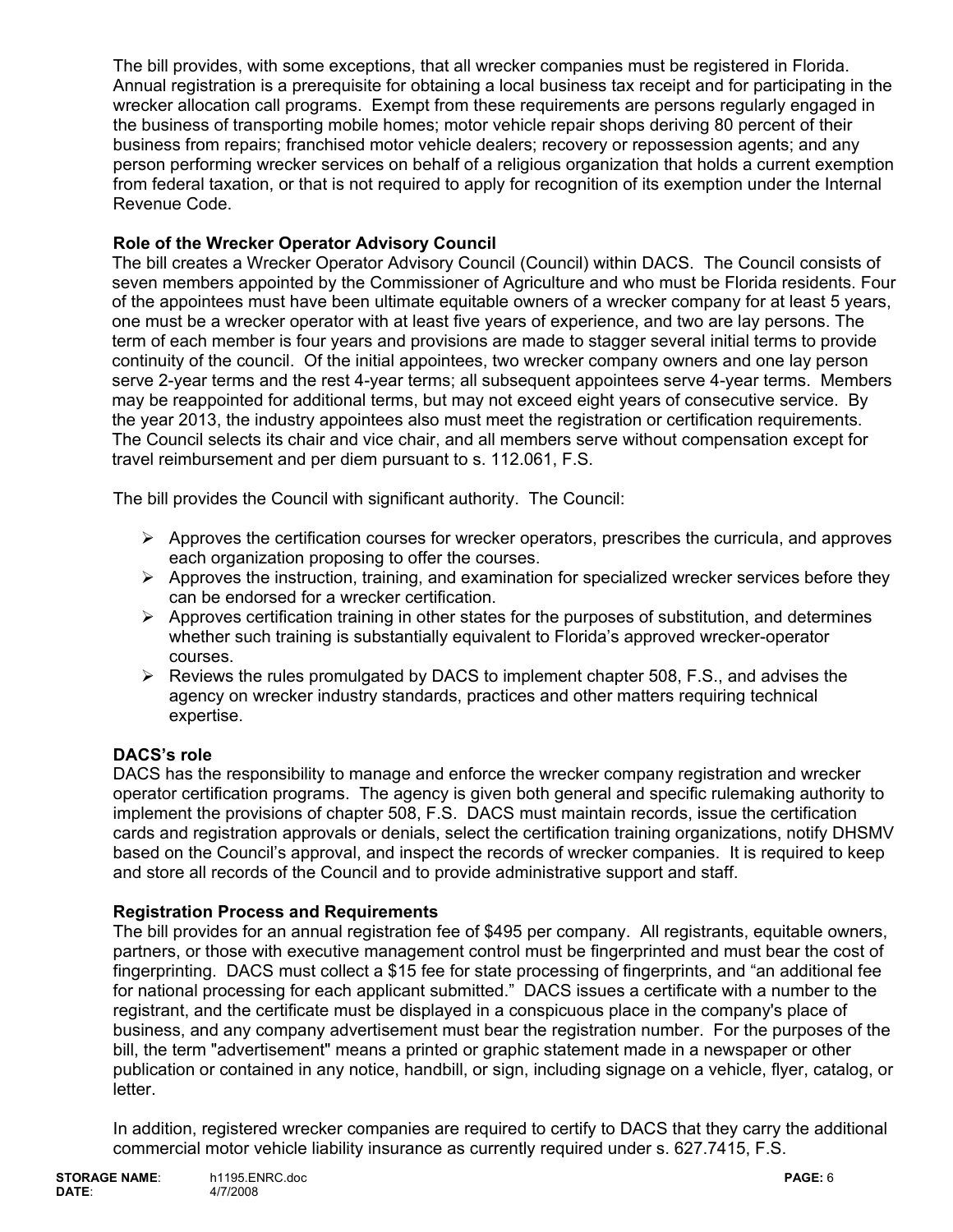Annual renewals are subject to a \$25 late fee. Unless local licensing requirements are met and maintained, and the company can present proof of the additional commercial vehicle liability insurance, a wrecker company may not renew its registration.

DACS may deny or refuse registration renewal if:

- $\triangleright$  the wrecker company does not meet or adhere to registration requirements;
- $\triangleright$  the owners or executive managers have been convicted of a felony within the last 10 years;
- $\triangleright$  the owners or executive managers have been convicted in the last 10 years of any crime involving repossession, repair, motor vehicle theft, carjacking, chop shops, parts and accessories records, airbags, overcharging for repairs or parts, or towing or storage requirements;
- $\triangleright$  the company fails to pay fines or penalties imposed under the new law;
- $\triangleright$  the company has an action pending in any jurisdiction for violation of the new law; or
- $\triangleright$  the company has a judgment against it for violation of the new law.

A wrecker company is required to maintain records of its wrecker services for at least 12 months at the principal place of business. It also must maintain records on each of its wrecker operators sufficient to demonstrate that the operator has successfully completed an approved wrecker operator continuing education course and is certified to perform wrecker services. These records must be maintained at the principal place of business for as long as the operator is employed by the wrecker company and for at least six months after. Organizations approved to conduct wrecker operator certification courses or continuing education courses are also required to maintain records for at least five years on persons who complete the courses. DACS is authorized to enter the place of business for the purpose of examining the records.

### **Training and Certification Process**

In addition to wrecker company registration, the bill requires certification of wrecker operators. DACS must establish a certification program including certification courses, schools and exams, and provide for specialized certification for specialized wrecker services. DACS also must require the courses to issue appropriate certificates and cards acknowledging completion of certification requirements. DACS is authorized to adopt rules providing for issuance of certification to operators from different states who have met substantially similar certification requirements. Certification programs created by DACS, and those of other jurisdictions taken in lieu of Florida certification programs, must be approved by the Wrecker Operator Advisory Council.

#### **Prohibited acts and penalties**

Wrecker companies, wrecker operators, or other employees or agents of the company are prohibited from:

- $\triangleright$  Charging rates in excess of those set by local ordinance;
- $\triangleright$  Violating the laws governing the FHP wrecker allocation system;
- $\triangleright$  Violating the laws governing the local wrecker allocation system;
- $\triangleright$  Violating the laws governing liens for towing or storing vehicles and vessels;
- $\triangleright$  Violating the laws governing towing, removing, or storing vehicles and vessels;
- $\triangleright$  Refusing to allow a law enforcement officer to inspect a towing and storage facility;
- $\triangleright$  Allowing a non-certified person to perform wrecker services or specialized services for more than 6 months after first being employed by, or becoming an equitable owner of, the company;
- $\triangleright$  Allowing an operator to provide specialized services without the proper endorsement; or
- $\triangleright$  Performing an act prohibited by the new law, or failing to perform an act required by the new law.

The bill also creates a number of administrative and criminal penalties related to chapter 508, F.S.,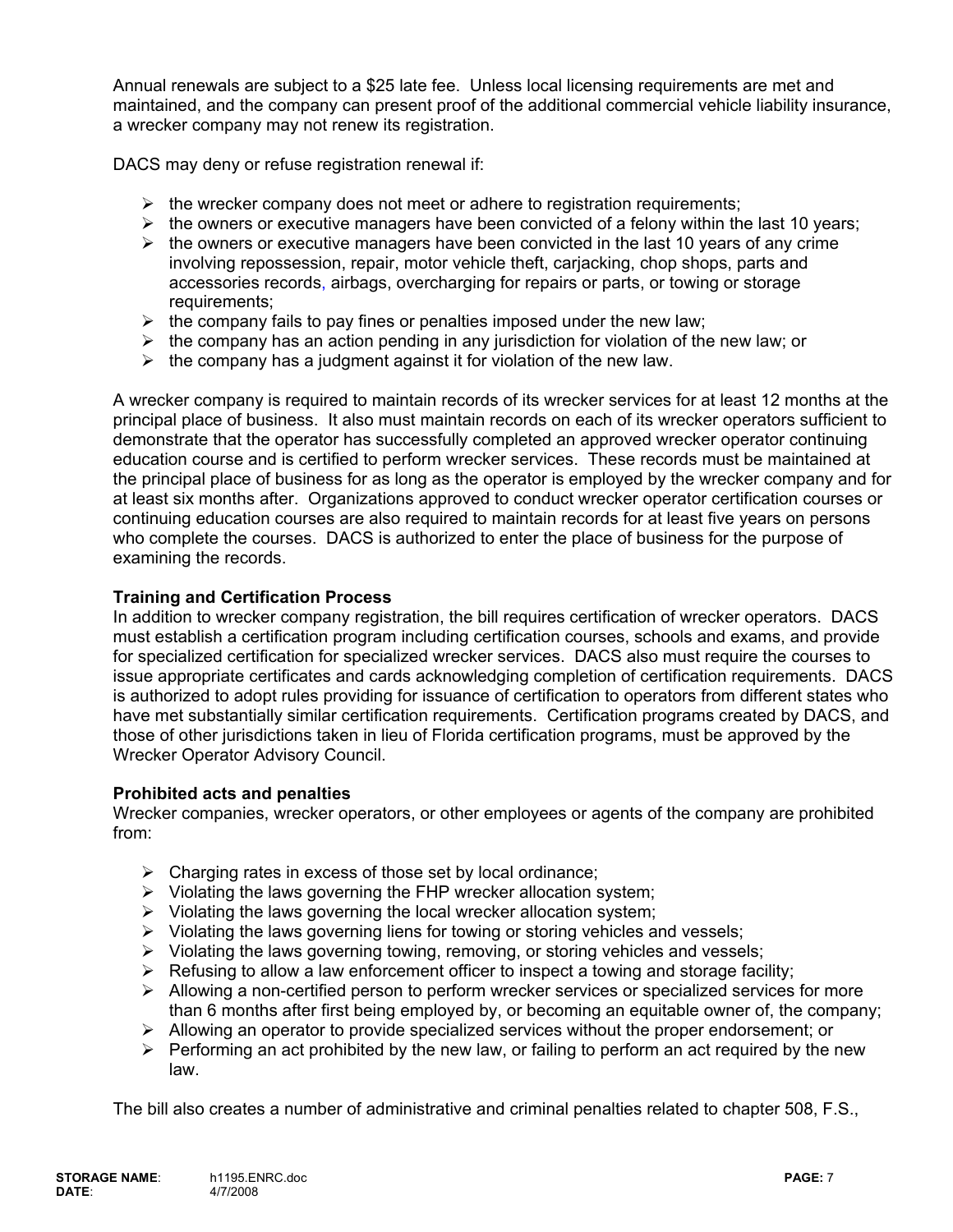requirements. The criminal penalties are more fully described below. Among the administrative penalties, DACS may:

- $\triangleright$  Issue a notice of noncompliance:
- $\triangleright$  Impose an administrative fine of no more than \$5,000;
- $\triangleright$  Issue cease and desist orders;
- $\triangleright$  Revoke, suspend or refuse registration;
- $\triangleright$  Impose a DACS' specified probationary period;
- $\triangleright$  Seek a civil remedy of up to \$5,000 per violation; or
- $\triangleright$  Seek restitution on behalf of an aggrieved party.

DACS must notify DHSMV when a registration issued under the provisions of the bill has been suspended or revoked by order of DACS. That notification must be sent within 10 days after issuance of the order.

Under the bill, operation of an unregistered wrecker company and performance of wrecker services without being employed by a registered wrecker company are third-degree felonies.

All fees, penalties, and other monies collected pursuant to this new law are deposited into DACS' General Inspection Trust Fund and may only be used to implement the new law.

## **Wrecker Allocation System**

The existing ss. 321.051 and 323.002, F.S., are rewritten in HB 1195, but the primary changes are made to reflect the wrecker registration and certification requirements imposed in the new chapter 508, F.S.

The bill defines and differentiates between wrecker companies and wrecker operators to clarify the distinction between those who own towing companies and those who drive tow trucks. It also renames the "wrecker operator system" as the "wrecker allocation system."

The key change is that only registered wrecker companies and certified operators are able to participate in the wrecker allocation system. The law still allows the owner or operator of a disabled vehicle to hire an unauthorized wrecker; however, the law enforcement officer on the scene may, in the interest of public safety, dispatch an authorized wrecker operator if the officer believes it will arrive before the wrecker company requested by the motorist.

## **Liens assessed on towed and stored vehicles**

HB 1195 amends s. 713.78, F.S., to provide that a registered owner may dispute a wrecker operator's lien if DHSMV's records were marked sold prior to the issuance of a certificate of destruction.

The section is further amended to provide that the lien dispute resolution process in current law does not apply to a leased vehicle registered in the name of the lessor. Additionally, the revisions provide that reasonable attorney fees may be awarded to the prevailing party in complaints concerning the wrongful taking of property. Further, the bill provides that employees or authorized agents of a wrecker company are not liable for civil damages when removing a vehicle or vehicle cargo that is an imminent public safety hazard from a public road if requested by a law enforcement officer, deputy sheriff, or firefighter.

## **Other issues in HB 1195**

- $\triangleright$  Wrecker companies must accept at least two of the following three forms of payment: cash, cashier's check, money order, traveler's check; a valid personal check showing the name and address of the vehicle or vessel owner or operator; or a valid credit card.
- $\triangleright$  The bill requires that a wrecker license plate must be placed on the front of a wrecker.
- $\triangleright$  A wrecker may not be registered and licensed as such with DHSMV unless the owner of the vehicle is a wrecker company registered with DACS pursuant to the new chapter 508, F.S. This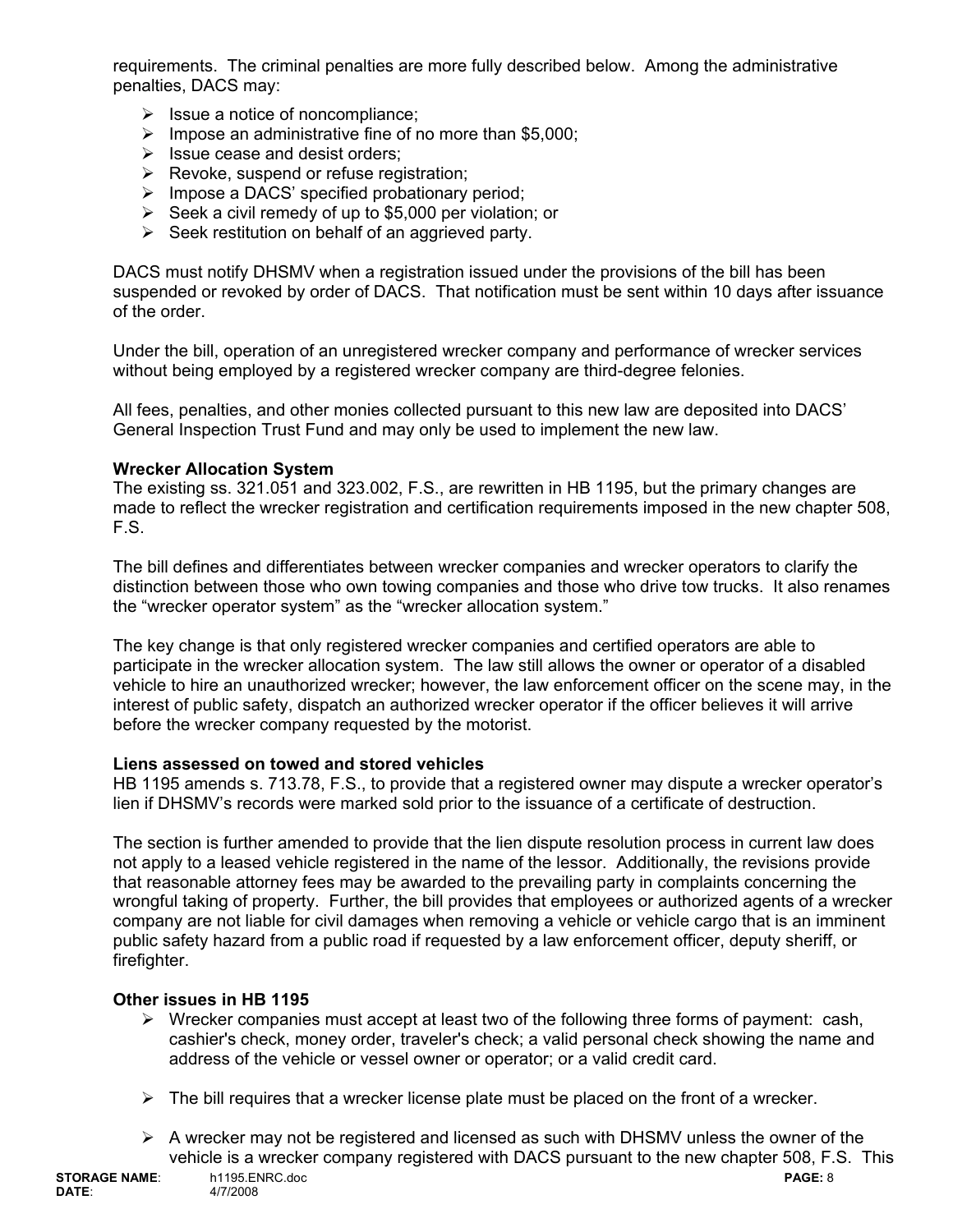provision does not apply to wreckers that are registered under the International Registration Plan.

- $\triangleright$  Local governments may impose regulations on wrecker operators and wrecker companies that are more restrictive than this new law, and may still levy business taxes. DACS may enter into a cooperative agreement with any county or municipality that provides for the referral, investigation, and prosecution of consumer complaints alleging violations of the provisions of this bill. DACS may also delegate enforcement to any county or municipality entering into a cooperative agreement.
- $\triangleright$  The bill provides immunity from liability for wrecker companies, wrecker operators, employees and agents of wrecker companies, law enforcement officers and other emergency response personnel from property damages or claims of damage for removal of vehicles or vehicle cargo from blocking the roadway when there is an imminent public safety hazard.

The bill harmonizes the various definitions of "wrecker" and "wrecker operator" throughout Florida **Statutes** 

# **Infractions and Criminal Offenses Created By This Bill**

This bill creates the following offenses:

## Infraction $1$

Listening to a police radio with the intent to dispatch a wrecker outside of a wrecker allocation system (a rotation list). See new ss. 321.051(3)(a) and 323.002(2)(b), F.S.

## Second Degree Misdemeanor<sup>2</sup>

If not dispatched pursuant to the rotation list, driving by a wrecked or disabled vehicle and initiating contact with the owner with the intent to solicit towing business. See new ss. 321.051(3)(b) and 323.002(2)(d), F.S.

If not dispatched pursuant to the rotation list, failing to disclose to the owner of the vehicle that the operator was not dispatched according to the list, or failing to disclose the price in writing prior to providing the towing service. See new ss.  $321.051(3)(c)$  and  $323.002(2)(d)$ , F.S.

## First Degree Misdemeanor<sup>3</sup>

If not dispatched pursuant to the rotation list, falsely claiming to have been dispatched pursuant to the list. See new ss. 321.051(3)(d) and 323.002(2)(e), F.S.

Third Degree Felony (unranked in Criminal Punishment Code)<sup>4</sup> Operating a wrecker company without having registered with DACS. See new s. 508.115(1), F.S.

Performing wrecker services without being an employee or owner of a registered wrecker company. See new s. 508.115(2), F.S.

Towing a vehicle or vessel to a storage facility more than 10 miles from point of towing (15 miles in a county of less than 500,000, and increased to 20 and 30 miles respectively if no wrecker company is located within the smaller radius). See new s. 715.07(6)(b), F.S.

 $\frac{1}{1}$ An infraction is punishable by a fine of no more than \$500. See s. 775.083, F.S.  $\frac{2}{3}$  A second degree misdemeaner is punishable by confinement in the countries

 $^2$  A second degree misdemeanor is punishable by confinement in the county jail for up to 60 days and/or a fine of up to \$500. See ss. 775.082 and

<sup>775.083,</sup> F.S.<br><sup>3</sup> A first degree misdemeanor is punishable by confinement in the county jail for up to 1 year and/or a fine of up to \$1000. See ss. 775.082 and 775.083, F.S.

<sup>&</sup>lt;sup>4</sup> A third degree felony is punishable by confinement in state prison for up to 5 years and/or a fine of up to \$5,000. An unranked third degree felony is a Level 1 offense in the Criminal Punishment Code. The Criminal Punishment Code sets minimum sentences for felony offenses based on a point system. Unless the offender has a prior criminal record, committing one Level 1 offense of the type created by this bill will yield a minimum of "any nonstate prison sanction", meaning that there is no minimum term of incarceration. See ss. 775.082 and 775.083, F.S.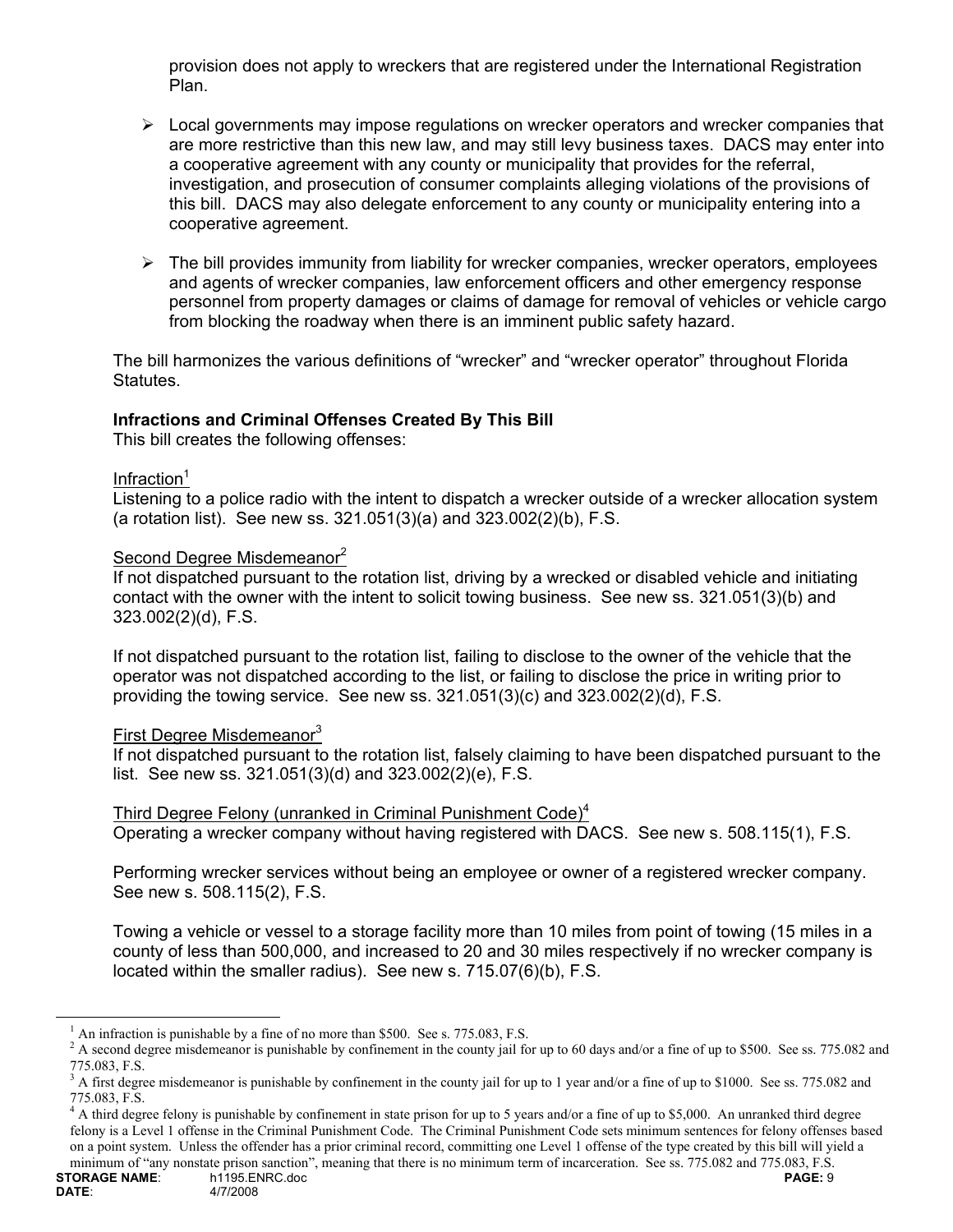Failure of a wrecker company to be continuously open between 8:00 a.m. and 6:00 p.m. on a regular business day. See new s. 715.07(6)(b), F.S.

Failure of a wrecker company to release a towed vehicle or vessel from storage within 1 hour of the owner's request. See new s. 715.07(6)(b), F.S.

Failure to release a vehicle or vessel about to be towed when the owner shows up, offers to pay half the standard towing fee, and agrees to immediately move the vehicle or vessel. See new s. 715.07(6)(b), F.S.

A wrecker company or operator offering a property owner a rebate or other consideration for the privilege of towing from the property; or a property owner soliciting a rebate or other consideration from a wrecker operator or operator for the privilege of towing from the property. See new s. 715.07(6)(b), F.S.

Refusal of a wrecker operator to allow the owner of towed vehicle or vessel to inspect the vehicle or vessel prior to accepting its return. A wrecker operator conditioning return of a vehicle or vessel on the owner of a vehicle or vessel signing a liability waiver. Failure of a wrecker operator to give the owner of a vehicle or vessel a signed receipt showing the name of the company. See new s. 715.07(6)(b), F.S.

### **Florida's Sunrise Act**

Section 11.62, F.S., provides guiding principles for the establishment of new regulatory programs for professions and occupations. Subsection (3) provides that in determining whether to regulate a profession or occupation, the Legislature shall consider certain factors, including: whether the unregulated practice of the profession or occupation will substantially harm or endanger the public health, safety, or welfare; whether the practice of the profession or occupation requires specialized skill or training; whether the regulation will have an unreasonable effect on job creation or job retention in the state; and whether the overall cost effectiveness and economic impact of the proposed regulation, including the indirect costs to consumers, will be favorable.

Subsection (4) of s. 11.62, F.S., provides that the proponents of legislation that provides for the regulation of a profession or occupation not already subject to state regulation shall provide, *upon request*, certain information in writing to the state agency that is proposed to have jurisdiction over the regulation and to the legislative committees to which the legislation is referred. Similarly, subsection (5) provides that the agency shall provide the Legislature with information concerning the effect of proposed legislation that provides for new regulation of a profession or occupation, including the resources necessary to implement and enforce the proposed regulation.

## C. SECTION DIRECTORY:

Section 1: Creates ch. 508, F.S., related to Wrecker Services. Creates ss. 508.101, 508.102, 508.103, 508.105, 508.106, 508.1061, 508.107, 508.108, 508.109, 508.111, 508.112, 508.113, 508.114, 508.116, 508.117, 508.118, 508.119, and 508.120, F.S.; provides for definitions; creates a wrecker operator advisory council assigned to the state Department of Agriculture and Consumer Services (DACS); provides DACS with rule-making authority; specifies registration requirements, renewal of registrations, denial of registrations, forms of payment wrecker companies must accept, operator certifications, certification cards, process, and continuing education; provides for DACS's inspection of employment records; specifies prohibited acts, administrative penalties, criminal penalties, fees, disposition of payments, recovery agent exemptions, preservation of ordinances, and records maintenance requirements of wrecker companies.

Section 2: Creates s. 508.104, F.S., requiring registration for wrecker companies.

Section 3: Creates s. 508.110, F.S., requiring wrecker operator certification.

Section 4: Creates s. 508.115, F.S., establishing criminal penalties.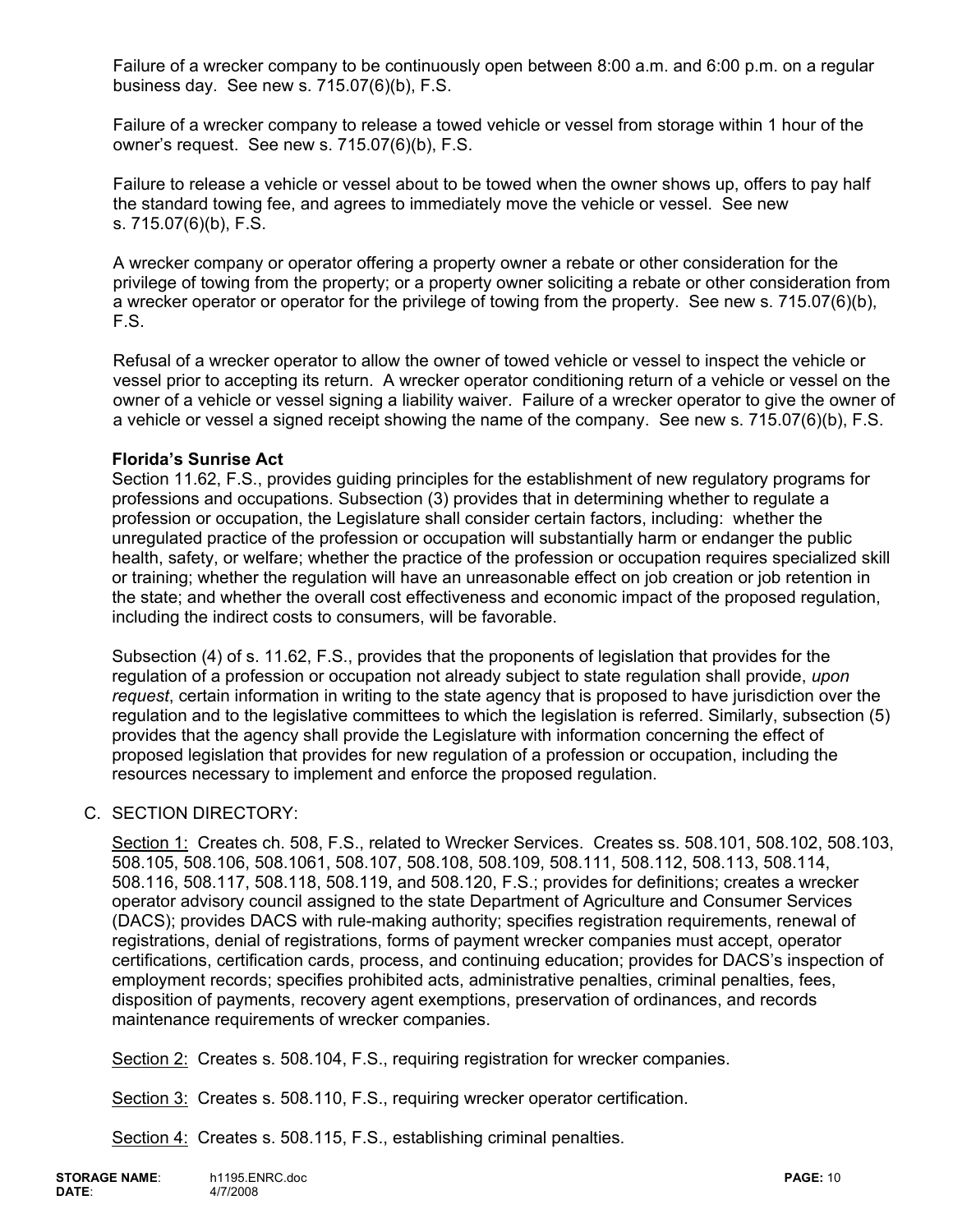Section 5: Effective January 1, 2009, amends s. 120.80, F.S., to reflect changes in definitions created elsewhere in the bill.

Section 6: Effective January 1, 2009, creates s. 205.1977, F.S., prohibiting counties and municipalities from issuing local business tax receipts to unregistered wrecker companies.

Section 7: Amends s. 316.530, F.S., to delete the term "tow truck."

Section 8: Amends s. 320.01, F.S., to amend the definition of "wrecker."

Section 9: Effective January 1, 2009, amends s. 320.03, F.S., to replace "wrecker operator" with "wrecker company."

Section 10: Amends s. 320.0706, F.S., requiring license plates to be displayed on the front end of wreckers.

Section 11: Amends s. 320.0821, F.S., providing that a wrecker, regardless of its weight, shall display only one license plate and that it must be displayed on the front of the wrecker.

Section 12: Effective January 1, 2009, amends s. 320.0821, F.S., prohibiting DHSMV from renewing a license plate for a wrecker unless the company owning the wrecker is registered with the state, pursuant to chapter 508, F.S.

Section 13: Amends s. 320.13, F.S., to delete the term "tow truck" and add a cross-reference.

Section 14: Reenacts s. 316.550, F.S., to incorporate the amendments made to s. 320.01, F.S.

Section 15: Reenacts s. 320.08, F.S., to incorporate amendments made to s. 320.01, F.S.

Section 16: Effective January 1, 2009, amends s. 321.051, F.S., to rename the wrecker operator system as the wrecker allocation system and add definitions. Requires that only wrecker companies registered under chapter 508, F.S., may be part of the allocation system; specifies under what circumstances law enforcement officers may dispatch wrecker companies out of rotation or override the selection of a wrecker company by the owner/operator of the disabled vehicle needing a tow.

Section 17: Effective January 1, 2009, amends s. 323.001, F.S., to reflect terminology and registration changes implemented elsewhere in the bill.

Section 18: Effective January 1, 2009, amends s. 323.002, F.S., to rename the county and municipal wrecker operator system as "the county and municipal wrecker allocation system" and to reflect terminology and registration changes implemented elsewhere in the bill; specifies that only wrecker companies registered pursuant to chapter 508, F.S., may be included in the allocation system.

Section 19: Effective January 1, 2009, amends s. 713.78, F.S., to reflect the changes in terminology and definitions created pursuant to the new chapter 508, F.S.; requires an award of damages, costs, and reasonable attorney's fees for the prevailing party in a lien case; authorizes law enforcement officers, firefighters, emergency medical services providers, and authorized or unauthorized wrecker companies to remove vehicles and cargo from a public road without liability, and without the consent of the owner or operator, if the vehicle or cargo poses an imminent public safety hazard; provides for dispute of a wrecker operator's lien if DHSMV records indicate that the vehicle or vessel was sold before issuance of a certificate of destruction.

Section 20: Provides that amendments to s. 713.78, F.S., made by this act do not affect the validity of liens established under s. 713.78, F.S., before January 1, 2009.

Section 21: Effective January 1, 2009, amends s. 715.07, F.S., related to towing vehicles from real property. Clarifies that this section will address towing vehicles and vessels parked on real property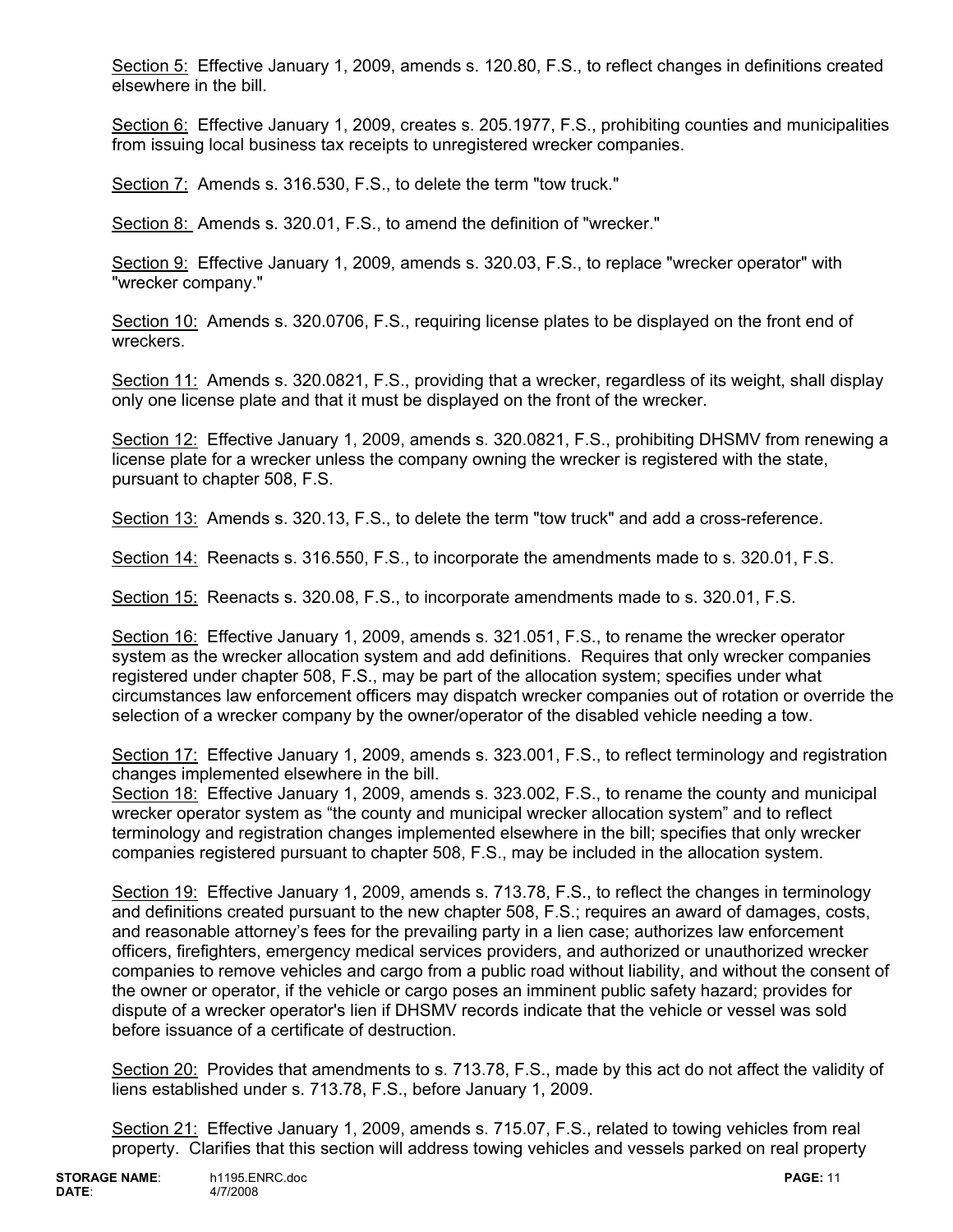without permission; updates to include new wrecker-related terminology and registration requirements; prohibits property owners from soliciting rebates from a wrecker company or operator from using his or her services; corrects cross-references.

Section 22: Effective January 1, 2009, repeals subsection (15) of s. 1.01, F.S., the definition of "wrecker operator."

Section 23: Provides for an appropriation of \$693,000 from the General Inspection Trust Fund to DACS and 9 additional FTE positions for the agency to implement the provisions of this act.

Section 24: Provides that the act shall take effect July 1, 2008, except where otherwise specified.

### **II. FISCAL ANALYSIS & ECONOMIC IMPACT STATEMENT**

#### A. FISCAL IMPACT ON STATE GOVERNMENT:

**DATE**: 4/7/2008

| Revenues:                                                    | FY 08-09       | FY 09-10           | FY 10-11           |
|--------------------------------------------------------------|----------------|--------------------|--------------------|
| DACS' General Inspection TF                                  |                |                    |                    |
| Recurring<br>Annual Registration Fee*<br>Background checks** | \$693,000<br>0 | \$693,000<br>3,900 | \$693,000<br>3,900 |
| Non-recurring<br>Background checks**                         | 54,600         | 0                  | 0                  |
| <b>Total Revenue</b>                                         | \$747,600      | \$696,900          | \$696,900          |

\* The bill sets a maximum annual registration fee of \$495. The estimated annual fee revenue, to be deposited into the General Inspection Trust Fund, is based on an estimated 1,400 wrecker operators that will be subject to registration.

\*\*A Florida and national fingerprint background check will be required of each applicant; this background check costs approximately \$39 and must be collected and paid on behalf of the applicant. Annual applicant background checks are estimated at approximately 1,400 in the first year and 100 annually thereafter for new applicants.

|                      | 2. Expenditures:                                                                                 | FY 08-09                              | FY 09-10                              | FY 10-11                              |
|----------------------|--------------------------------------------------------------------------------------------------|---------------------------------------|---------------------------------------|---------------------------------------|
|                      | DACS' General Inspection TF                                                                      |                                       |                                       |                                       |
|                      | Recurring<br>Salaries - 9 FTE<br><b>Expenses</b><br>Background checks - 100@\$39<br><b>AGMIC</b> | \$448,412<br>63,608<br>3,900<br>5,580 | \$457,381<br>65,108<br>3,900<br>5,580 | \$466,529<br>65,108<br>3,900<br>5,580 |
|                      | <b>Total Recurring Costs</b>                                                                     | \$521,500                             | \$531,969                             | \$541,117                             |
|                      | Non-recurring<br>Expenses - 9 FTE<br><b>OCO</b><br>Background checks - 1300@\$39<br><b>AGMIC</b> | \$30,051<br>9,000<br>50,700<br>16,245 |                                       |                                       |
|                      | <b>Total Non-Recurring Costs</b>                                                                 | \$105,996                             |                                       |                                       |
|                      | <b>Total Recurring/Non-Recurring</b>                                                             | \$627,496                             | \$531,969                             | \$541,117                             |
| <b>STORAGE NAME:</b> | h1195.ENRC.doc                                                                                   |                                       |                                       | <b>PAGE: 12</b>                       |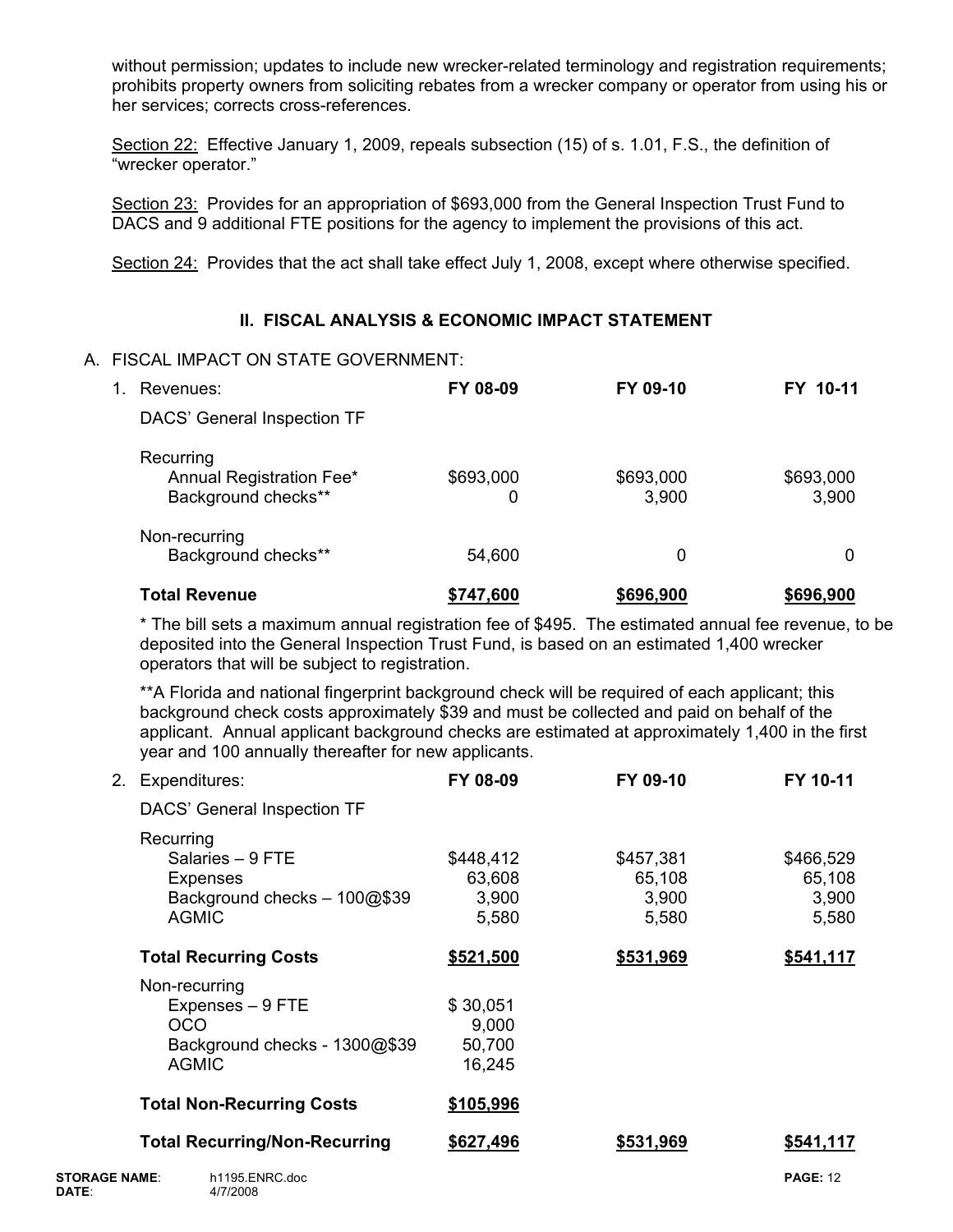|           |                  | \$56,219                                     |
|-----------|------------------|----------------------------------------------|
|           |                  | 50,589                                       |
| \$106,808 |                  | \$106,808                                    |
| \$734.304 |                  | \$647.925                                    |
|           |                  |                                              |
|           |                  |                                              |
|           |                  |                                              |
| 70,000    |                  |                                              |
|           | 56,219<br>50,589 | \$56,219<br>50,589<br>\$106,808<br>\$638.777 |

### B. FISCAL IMPACT ON LOCAL GOVERNMENTS:

#### 1. Revenues:

Indeterminate. The bill requires that local business tax receipts may not be issued without proof of registration with DACS.

2. Expenditures:

Indeterminate. Local governments may enter into cooperative agreements with DACS for enforcement purposes, including handling of consumer complaints. The cost of such responsibilities is unknown at this time. Local governments may also adopt more restrictive requirements, including fees and penalties.

### C. DIRECT ECONOMIC IMPACT ON PRIVATE SECTOR:

Wrecker companies will be required to pay an annual registration fee of \$495 and comply with the new certification requirements. It is unknown at this time how much the certification and continuing education requirements will cost industry members. The wrecker industry also will incur the costs of fingerprinting and background checks to meet the new registration requirements.

The general public also is likely to be financially impacted because some wrecker companies may increase towing fees and other charges to cover the new costs of regulation. In any event, the financial cost to consumers is indeterminate at this time, as are the benefits of increased safety and the improved sense of trust and security consumers may experience from having access to better educated and better regulated wrecker operators.

HB 1195 also may promote an increase in the number of companies offering wrecker education courses with competitive tuition prices, since certification and continuing education will be a requirement for all tow truck operators working for registered wrecker companies.

#### D. FISCAL COMMENTS:

HB 1195 authorizes nine new positions in DACS, and appropriates \$693,000 from the General Inspection Trust Fund. If fewer than the estimated 1,400 Florida wrecker companies decide to register with DACS, expenditures could exceed revenues and this program would be operating on a deficit.

The DHSMV anticipates needing \$70,000 of General Revenue to cover programming hours to change the current FRVIS software to issue one wrecker tag instead of two. The bill does not provide any funding for this purpose.

Additionally, HB 1195 creates a number of misdemeanor and third degree felony offenses. Since the bill does not rank these offenses in a specific severity level, they automatically default to level 3, respectively. As new felonies, the Department of Corrections (DOC) cannot provide data from its current offender population to assist in gauging the impact the bill will have on the prison and probation